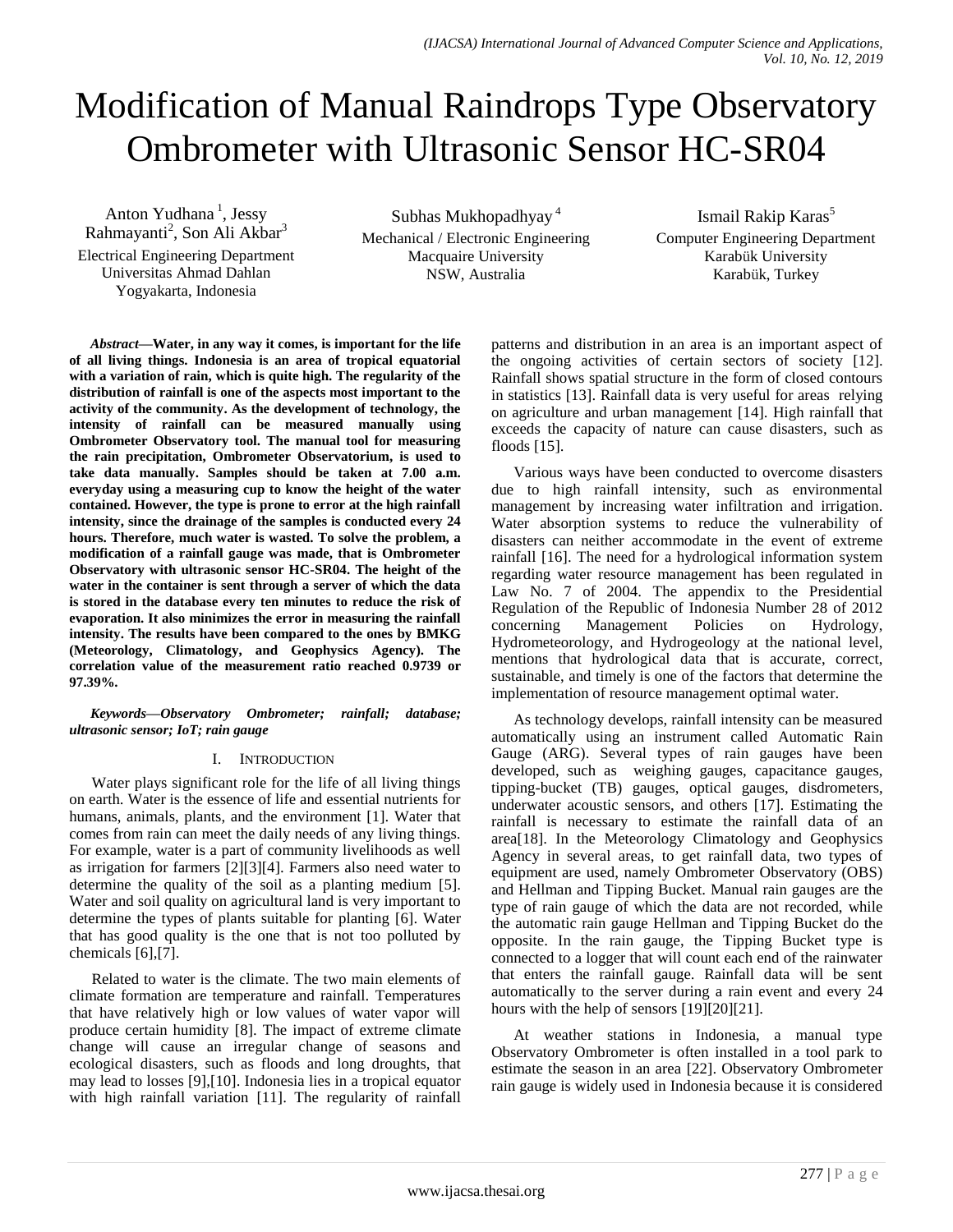easier to operate and has a very economical price compared to other types of rain gauge.

The weakness of Observatory Ombrometer rain gauge is that the reading of rainfall data is still done manually using a measuring cup that is vulnerable to an error in reading the samples at high rainfall intensity. In the event of rain with high intensity, this type of manual tool cannot collect rainwater, because of the overflowing water in the cup. This condition will hamper the process of measuring rainfall if there is more than one rain event in a day, keeping in mind that the data collection and drainage of the container in the Observatory Ombrometer type rainfall gauge is only conducted every 24 hours at 07.00 am.

The solution to this problem is the manufacture of a manual rainfall gauge Ombrometer Observatory using the HC-SR04 ultrasonic sensor that will change the data collection automatically without using a measuring cup. In addition, the drainage of water in the tube will also be modified automatically by adding valves and relays.

The HC-SR04 ultrasonic sensor is a sensor that uses sonar to determine the distance to an object. This sensor has pretty good accuracy and a fairly stable reading. Operations are not influenced by sunlight or dark-colored material but are influenced by acoustic material. This sensor has a specification ranging from 2 cm to 400 cm with a resolution of 0.3 cm, and an angle range of less than 15 degrees which will minimize data retrieval errors during high rainfall, in which the tube can no longer hold water [23].

## II. RESEARCH METHOD

## *A. Hardware Research Tools*

In the modified schematic circuit of Fig. 1, it is explained that the input voltage of the rain gauge modifier is 12V. At the 12V input, voltage will be supplied to the DC-DC step-down module so that the output voltage from the step-down raise from 7V to 9V. The output voltage from the step-down will be supplied to the Arduino input voltage. It is used to adjust the reference voltage of the Arduino specification. The voltage sensor is used to determine the remaining capacity of the input voltage source [24].

The HC-SR04 ultrasonic sensor is connected to Arduino to find out the range of water level held in the rain gauge. The results of the water level range will be displayed on the LCD.

If the range of water level detected by the HC-SR04 ultrasonic sensor reaches 10 cm and the RTC DS3231 on the circuit schematic that functions as a real-time indicator has shown at 07.00 Western Indonesian Time, the ultrasonic sensor gives instructions to Arduino to send signals to the relay to start the pump to drain for 2 minutes 30 seconds. Realtime time generated by RTC DS3231 will be displayed on the LCD.

Data transmission to the ceerduad.com website platform is carried out with the help of the ESP8266 wifi module, which is communicated with Arduino. The data transmission is carried out in two conditions. The first is once every 10 minutes until 07.00 WIB to reduce evaporation in the event of extreme hot weather. Second is when the water stored in the rain gauge has been detected by an ultrasonic sensor HC-SR04 as high as 10 cm. Drain on the container is carried out at a height of 10 cm or 100 mm because it is adjusted to the maximum range in the value of low rainfall intensity, between 0 mm - 100 mm.

## *B. Software Research Tools*

Overall, the software used in this study is Arduino IDE Fig. 2. Rainfall data will be sent to the website www.mhs.ceerduad.com in Fig. 3 through the Wifi Module.

- Platform Ceerduad: The ceerduad platform is an IoT platform service that is communicated using TCP / IP Fig. 3 using the data posting method and uses the PHP programming language to receive, store, and process the data to display graphics.
- System Work Principle: In general, the system consists of a controller in the form of an Arduino IDE, an HC-SR04 ultrasonic sensor, a wifi module that is used as a data sender, and a power supply in the form of a 12V battery. Block diagram of the system is shown in Fig. 4:



Fig. 1. Block Diagram of Hardware.



Fig. 2. Arduino IDE.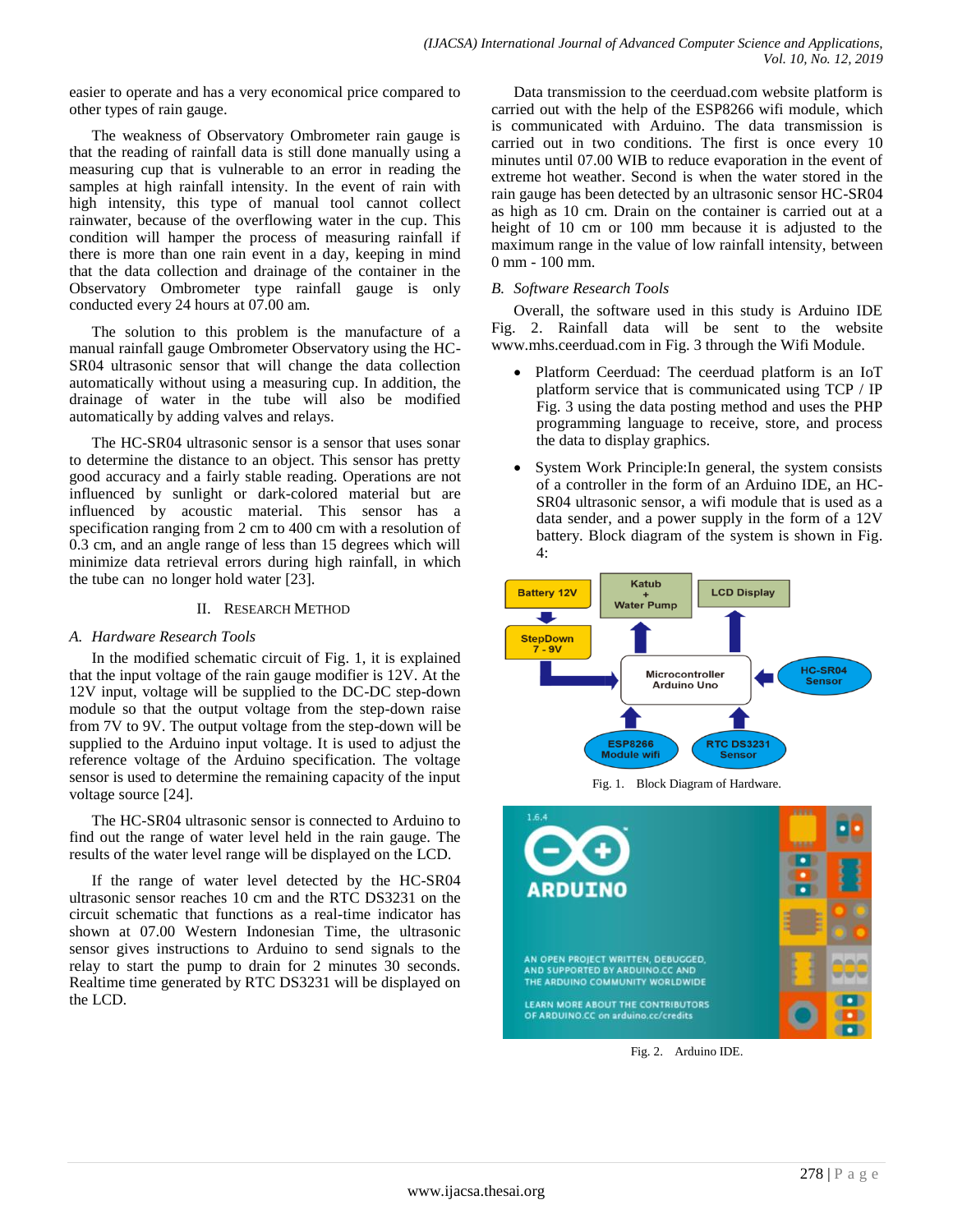

Fig. 4. Block Diagram of the System.

Valve

The basic principle of this Observatory Ombrometer type manual rain gauge modification tool is the HC-SR04 ultrasonic sensor which has been set to detect the height of the water in the reservoir when filled with rainwater, then the signal from the HC-SR04 Ultrasonic sensor will send data to the microcontroller. In the microcontroller, the data will be processed and sent by the computer through the wifi module and at the same time, the drain valve will open due to the signal from the microcontroller. As mentioned previously the system works in two condition: every day at 7.00 a.m. and when the water reaches the sensor.

#### III. RESULTS AND DISCUSSION

Rainfall intensity has several specifications shown in Table I.

To measure the height of water in a tube the formula is used:

$$
H = \frac{\text{Volume}}{\text{Cross-sectional area}}\tag{1}
$$

With

 $H = Water level$ 

| <b>RAINFALL SPECIFICATIONS</b> |
|--------------------------------|
|                                |

| Rain Category | Rainfall / Day (mm) |
|---------------|---------------------|
| Low           | $0 - 100$           |
| Intermediate  | 100-300             |
| High          | 300-500             |
| Very high     | > 500               |

With a program as stated in Pseudocode 1:

```
void HCSR04() {
// put your main code here, to run repeatedly:
digitalWrite(trigPin, LOW); 
delayMicroseconds(2);
digitalWrite(trigPin, HIGH); 
delayMicroseconds(10);
digitalWrite(trigPin, LOW);
duration = pulseIn(echoPin, HIGH);
//jarak =duration*0.0343/2;
jarak = duration/58.2;jarak2 = jarak*10;jarak3 = jarak2-147.4;
jarak4 = jarak3*(-1);if (jarak4 < 0){
jarak4=0;
}
```
Pseudocode. I. Data Retrieval Function HC-SR04

 Tool Development: In the design of the modified form of an ombrometer observatory type manual rain gauge is on a container that has a height of 26.5 cm with a diameter of a 15 cm funnel. In the modification tool, the reservoir tube is coated with styrofoam and the outer layer is coated using aluminum foil. This is to reduce the evaporation of the floating water during extreme heat or drought.

Inside the reservoir tube, there is an HC-SR04 ultrasonic sensor placed on the radius of the tube to minimize sensor reading errors. Just below the reservoir tube is a beam that is used as a place to store various circuits such as mini-systems, pumps, adapters, and batteries.

The results of the water level read by the ensors that will be sent to the online database server, which then displayed on the LCD offline. On the LCD, several buttons are used to switch on / off, and reset, to check the water level and the Internet connection [25]. The LED located next to the LCD is used as an indicator when the instrument is being operated and as an indicator when the instrument is draining the tubes. The modification system design can be seen in Fig. 5.



Fig. 5. Tool Development.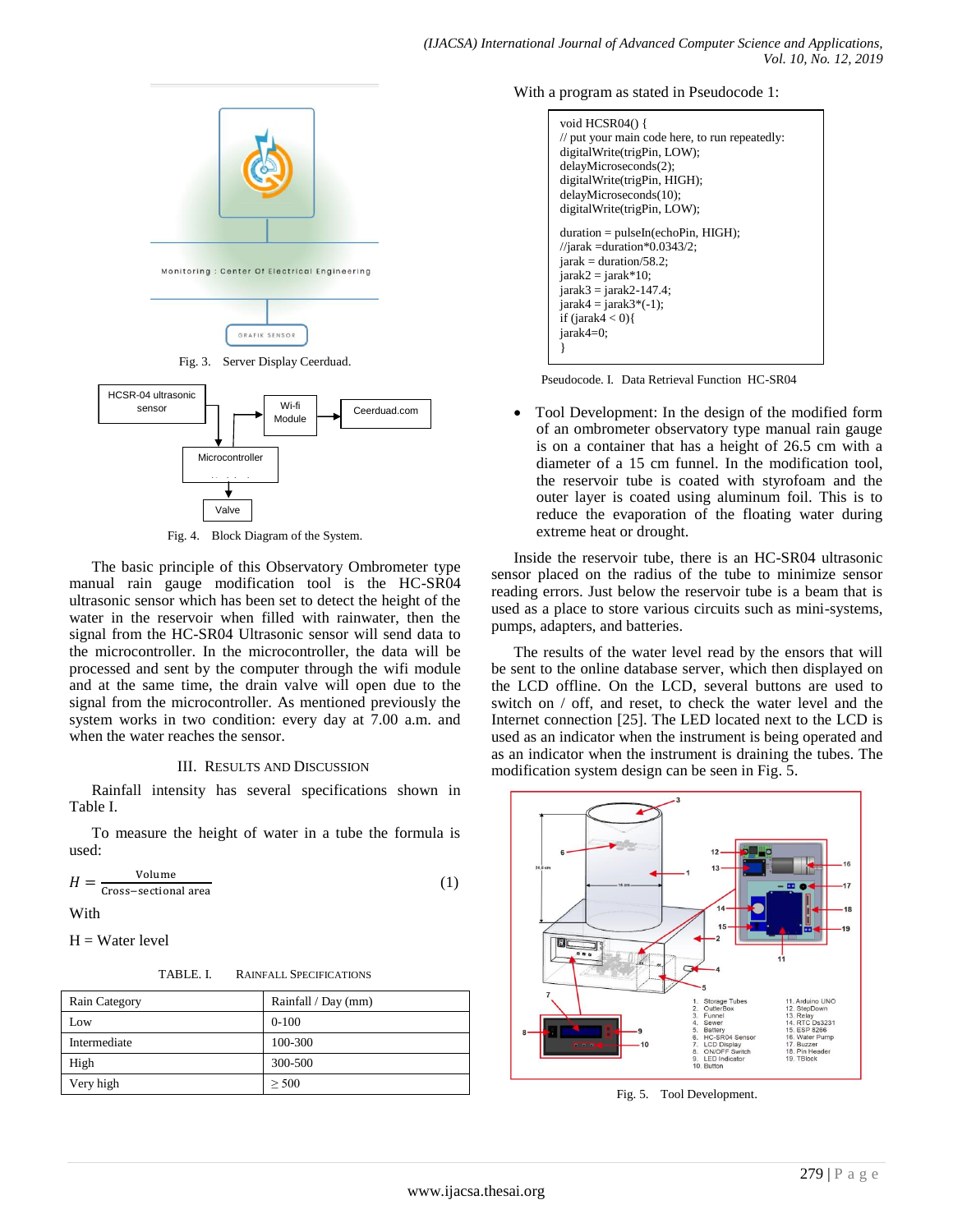| TABLE. II. | <b>COMPARISON RAINFALL SPECIFICATIONS</b> |  |
|------------|-------------------------------------------|--|
|            |                                           |  |

| Days<br>$\mathbf{to}$ | Date month<br>Year | Manual<br>Measurement<br>(mm) | Modification<br>Measurement<br>(mm) | Rainfall<br>Intensity |
|-----------------------|--------------------|-------------------------------|-------------------------------------|-----------------------|
| 1                     | 26 April 2019      | 0                             | 0                                   | Low                   |
| $\overline{c}$        | 27 April 2019      | $\Omega$                      | $\Omega$                            | Low                   |
| 3                     | 28 April 2019      | 17.1                          |                                     | Low                   |
| $\overline{4}$        | 29 April 2019      | 76.5                          | 73.2                                | Low                   |
| 5                     | 30 April 2019      | 3.2                           |                                     | Low                   |
| 6                     | 1 May 2019         | $\Omega$                      | $\Omega$                            | Low                   |
| 7                     | 2 May 2019         | 6.4                           | 3                                   | Low                   |
| 8                     | 3 May 2019         | $\theta$                      | 1                                   | Low                   |
| 9                     | 4 May 2019         | $\theta$                      |                                     | Low                   |

• Measurement Analysis Data: The measurement results obtained using the BMKG manual with modifications using the HC-SR04 ultrasonic sensor are as follows which are listed in the Table II.

Fig. 6 shows relatively small value of the rainfall. From the results of the comparison of measurements of manual tools with modified tools, the correlation value reached 97.39%.



Fig. 6. Measurement Correlation Graph.

#### IV. CONCLUSION AND SUGGESTION

To conclude, sending the rainfall data in the field can be conducted automatically using the Wi-Fi ESP8266 module. The concept works successfully. Based on the data and the comparison with those by BMKG, the correlation of rainfall measurement reached the 07.39%.

To get optimal and stable values, it is necessary to replace sensors with a higher level of accuracy. This will reduce the error factor in reading the data. Also, the addition of an SD card is needed to handle data storage if the data is not sent successfully on the server due to the lack of internet network.

#### ACKNOWLEDGMENT

Acknowledgments are given to LPPM UAD for providing PKLN 2019 research funds with contract numbers PKLN-PI-001/SP3/LPPM-UAD/IV/2019.

#### **REFERENCES**

- [1] M. A. Yunus And S. C. Mukhopadhyay, "Development Of Planar Electromagnetic Sensors For Measurement And Monitoring." IOP Publishing, Pp.01-09, 2017.
- [2] A. Yudhana And A. C.Kusuma, I. O. P. C. Series And M. Science, "Water Quality Monitoring At Paddies Farming Based On Android," IOP Conference Series: Materials Scient and Engineering, Vol. 1, Pp.09- 13, 2018.
- [3] Sunardi, S. A. Akbar, F. Noviyanto, E. Wibowo, And R. Naufal, "Irigation Distribution Automatization Based On Scheduling System," Iop Conf. Ser. Mater. Sci. Eng., Vol. 403, No. 1, 2018.
- [4] S. A. Akbar, Sunardi, Harianto, And F. Noviyanto, "Irrigation Distribution System For Agriculture Using Fuzzy Control And Android-Based Water Monitoring," In Proceedings Of The 2019 Ahmad Dahlan International Conference Series On Engineering And Science (Adics-Es 2019), 2019, Vol. 189, Pp. 45–49.
- [5] A. Yudhana And S. A. Akbar, "Kelompok Tani Desa Argorejo," Pp. 298–302.
- [6] U. Syafiqoh And A. Yudhana, "Pengembangan Wireless Sensor Network Berbasis Internet Of Things Untuk Sistem Pemantauan Kualitas Air Dan Tanah Pertanian," Jurnal Pengembangan IT (JPIT), Vol.03, No. 02, Pp. 285–289, 2018.
- [7] Menteri Kesehatan Republik Indonesia, "Peraturan Menteri Kesehatan Nomor : 416 / Men . Kes / Per / Ix /1990 Tentang Syarat-Syarat Dan Pengawasan Kualitas Air," Pp. 1–10, 1990.
- [8] J. Ascorbe, J. Corres, F. J. Arregui, I. R. Matias, And S. C. Mukhopadhyay, "High Sensitivity Optical Structures For Relative Humidity Sensing," Pp. 55–79.
- [9] B. H. N. Ryke Nandini, "Kajian Perubahan Curah Hujan, Suhu Dan Tipe Iklim Pada Zone Ekosistem Di Pulau Lombok (Study Of Rainfall, Temperature And Type Of Climate Change In Lombok Island Ecosystem Zone)," Jurnal Kebijakan Kehutanan, No. August 2017, Pp. 228–244, 2011.
- [10] L. Warlina, "Pencemaran Air: Sumber, Dampak Dan Penanggulangannya," Pp. 1–26, 2004.
- [11] E. Hermawan, "Pengelompokkan Pola Curah Hujan Yang Terjadi Di Beberapa Kawasan Pulau Sumatera Berbasis Hasil Analisis Teknik Spektral," J. Meteorol. Dan Geofis., Vol. 11, No. 2, Pp. 75–85, 2010.
- [12] W. Estiningtyas "Penentuan Wilayah Kunci Keragaman Iklim Indonesia Menggunakan Indikator Global untuk Mendukung Adaptasi Perubahan Iklim" J. Agromet Indonesia, Vol. 21, No. September, Pp. 1669–1672, 2006.
- [13] C. Enjamio, E. Vilar, F. P. Fontan, A Redaño, And D. Ndzi, "Dimensions And Dynamic Evolution Of Microscale Rain Cells," No. 1, 1999.
- [14] C. Jing, M. Du And Et Al, "Research On Accuracy Assessment Of Urban Rainfall Spatial Interpolation From Gauges Data School Of Geomatics And Urban Spatial Information Of Beijing University Of Civil Engineering And Architecture , Beijing , China Key Laboratory For Urban Geomatics Of National Administration Of Surveying , Mapping And Geoinformation , Beijing , China," IEEE Geoscience And Remote Sensing Symposium, Pp. 3121–3124, 2014.
- [15] A. Muliantara, N. Agus, And S. Er, "Perancangan Alat Ukur Ketinggian Curah Hujan Otomatis Berbasis Mikrokontroler," J. Ilm. Ilmu Komput., Vol. 8, No. 2, Pp. 31–37, 2015.
- [16] P. Willems And J. Olsson, "Climate Change Impact Assessment On Urban Rainfall Extremes And Urban Drainage : Methodologies And," Change, Vol. 6, No. 1, Pp. 149–154, 2009.
- [17] E. Habib, W. F. Krajewski, And Et Al, "Sampling Errors Of Tipping Bucket Rain Gauge Measurements" No. April, Pp. 159–166, 2001.
- [18] U. Lewlomphaisarl And P. Saengsatcha, "High Accuracy Tipping Bucket Rain Gauge," Proceedings of SICE Annual Conference (SICE), Pp. 372–375, 2012.
- [19] W. Bunganaen, "Analisis Hubungan Tebal Hujan Dan Durasi Hujan Pada Stasiun Klimatologi Lasiana Kota Kupang," Jurnal Teknik Sipil, Vol. Ii, No. 2, Pp. 181– 190, 2013.